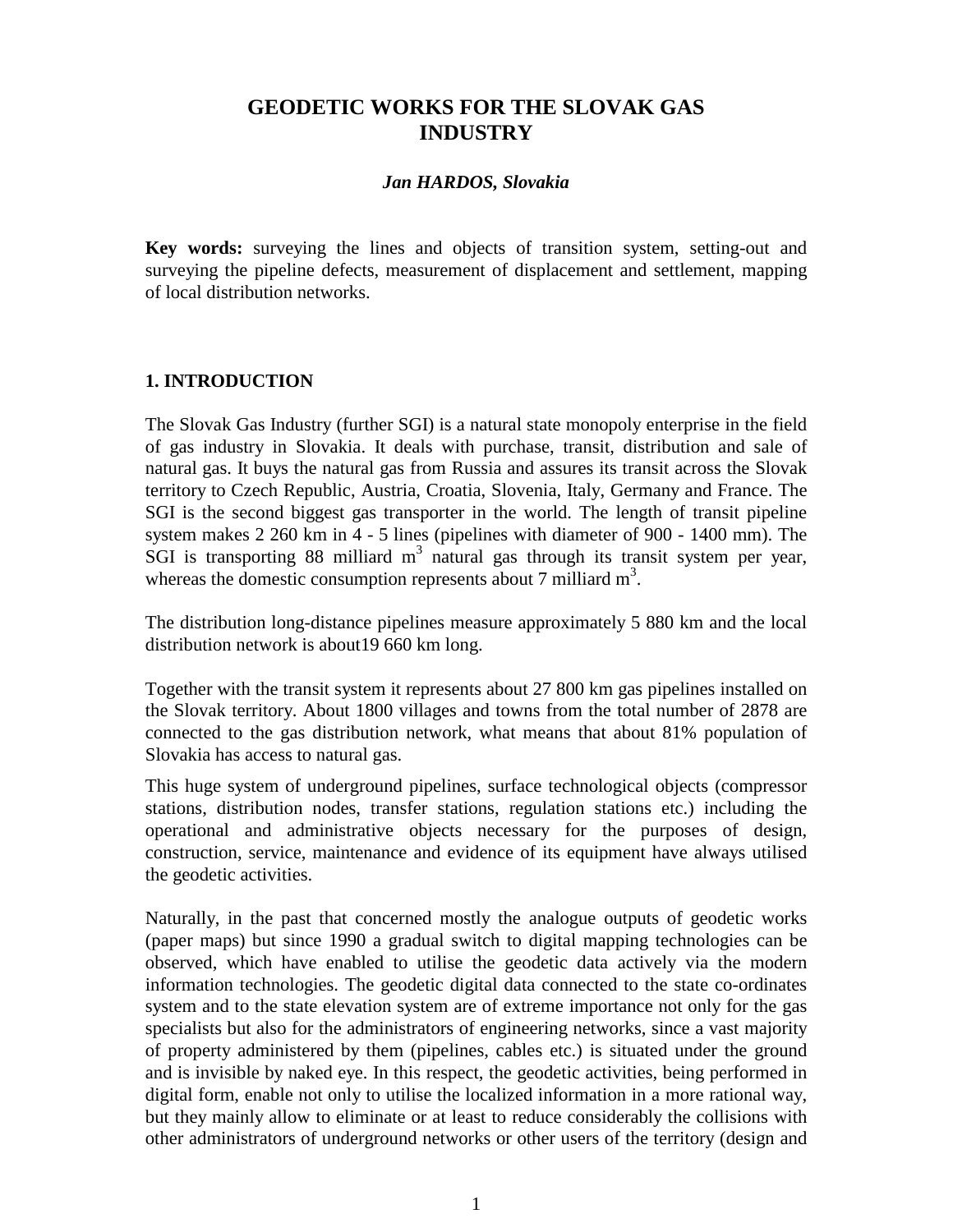construction of roads, railroads, buildings etc.). That aspect then simultaneously increases the safety of surrounding land from the economic and ecological viewpoint. In my contribution I will try to outline briefly the main geodetic activities performed for the transit system and also for the distribution network of the SGI.

### **2. SURVEYING THE LINES OF TRANSITION SYSTEM**

Since the start of construction of the lines of the transition gas pipeline roughly in 70 ties of the past century, the individual lines were geodetically surveyed in state positional co-ordinate system JTSK (unified cadastre trigonometric network) and in the state level system Bpv (the so-called Balt after adjustment). The pipelines were surveyed partially in an open trench, but regarding the conditions of construction site (fast burring of pipeline in the trench) they were in most cases surveyed only after pipeline burial, i.e. the pipeline axis was found by electromagnetic locators followed with measurement at each about 100 m in the straight line or more frequently in the curves. The surface equipment of gas pipeline (orientation poles, connecting objects and outputs of cathodic protection) and other underground equipment related to the pipeline (anode victims, connecting cables, long-distance telemetric metallic cables, crossing foreign engineering networks seen in the trench etc.) was measured additionally. The results of surveying were plotted in analogue manner to the state maps in 1 : 5000 scale, containing also the lists of co-ordinates of the surveyed points. For the purposes of better manipulation and archiving, the analogue maps and co-ordinate lists were photographed on micro pictures.

Approximately since 1990, the digital mapping and processing is employed. The analogue documentation of the line section was gradually transferred to the CAD system MicroStation by the transfer from co-ordinates or by digitalisation, in case when the coordinates have not been preserved. A permanently stabilised position and elevation point field was built along the pipeline with density about 500 m, to allow its utilisation for additional surveying, updating and maintenance of the lines.

Mapping then continued with a direct output to the CAD system MicroStation by an additional surveying of all crossing subjects, which passed or approached the pipeline axis within its protective zone and which were not surveyed in the past during analogue mapping due to the fact that the scale of the analogue map did not permit to represent the details. In this way, all crossing communications, water streams, railroads, aboveground conducts were surveyed for position and elevation and also all foreign crossings of underground lines were added by searching with electromagnetic locators, thus also those that were not seen in the past, during the construction. The MicroStation system and digital data have enabled their continual updating, mainly as the foreign crossing lines are concerned, first of all by employing the design co-ordinates of the foreign network and in the second stage also by correcting the position and elevation from the geodetic survey prior to burring in the trench.

Since 1993 the administrator of the lines of transition pipeline started to utilise also the geodetic data also in the form of a simple GIS on the basis of MicroStation and MDL applications. The directly surveyed geodetic data were gradually supplemented also by other digital information as for example: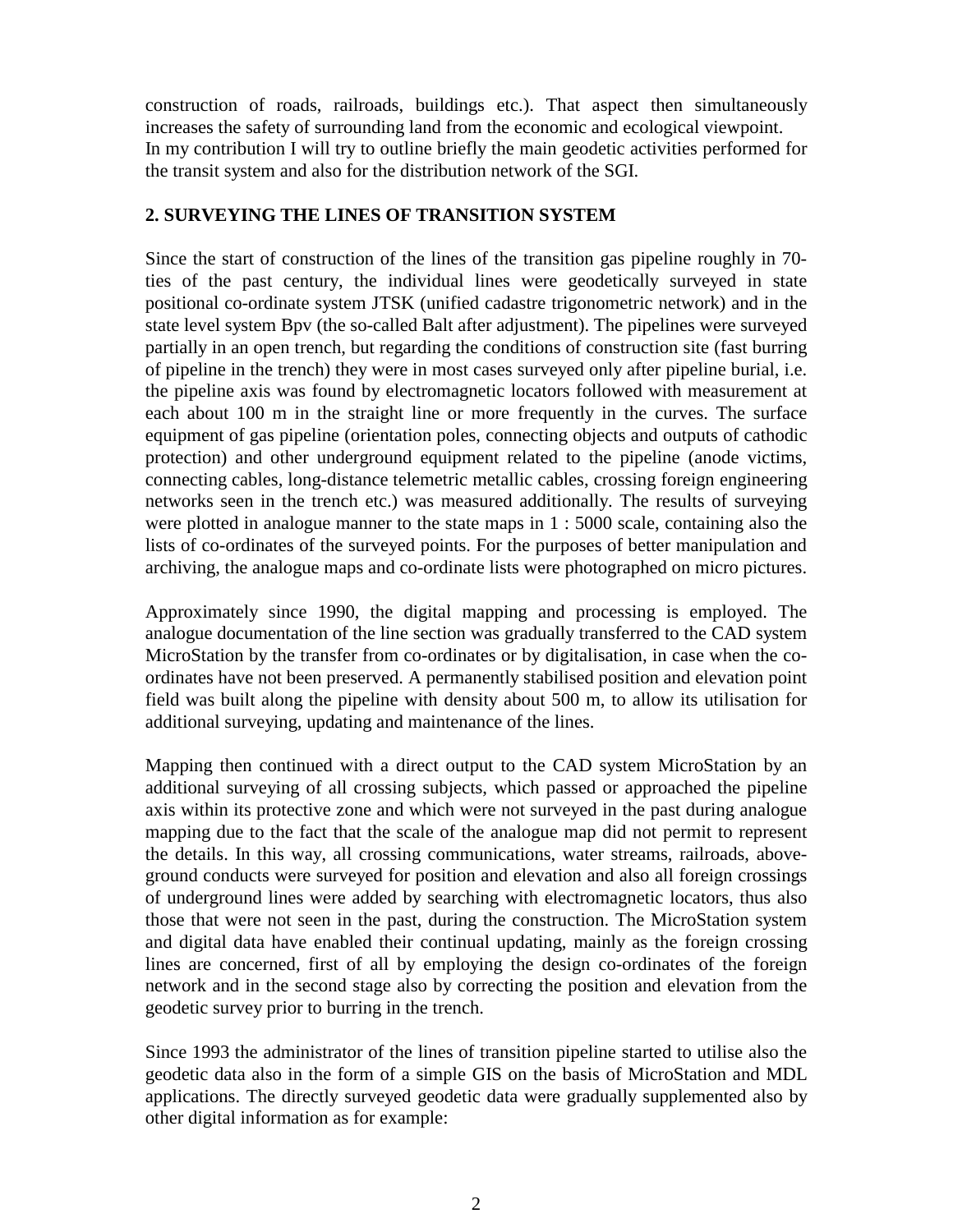- vectored map 1:50 000
- scanned map 1:10 000 a 1:5 000
- ortophotomap
- value map
- cadastre map
- scanned photographs of the lines and technological equipment
- technological schemes

That endeavour resulted on the end of 90-ties in an object-oriented GIS, based upon the Intergraph (MGE, Geomedia) and ORACLE.

## **3. SURVEYING THE TECHNOLOGICAL OBJECTS**

A part of geodetic works was also the mapping of technological objects of the gas pipeline, as for example the compressor stations, distribution nodes (Fig.1), transfer stations, line closures etc.



Fig.1: Measurement of technological objects

These objects are characterised with a high density of technological equipment. Due that reason, the mapping also had a specific character. Mapping was performed by a digital output to the MicroStation system with subsequent printing of analogue maps in 1:200 scale. The position and elevation surveying of all above-ground and underground pipelines was performed in JTSK and Bpv state co-ordinate and level systems and were represented not by their axis but by their actual diameter. All visible equipment (valves, spherical valves, check outlets, flanges, pressure gauges etc.) were surveyed as well as all above-ground and underground telemetric and power cables,and other common objects of measurement (communications, buildings, fences etc.). All pieces of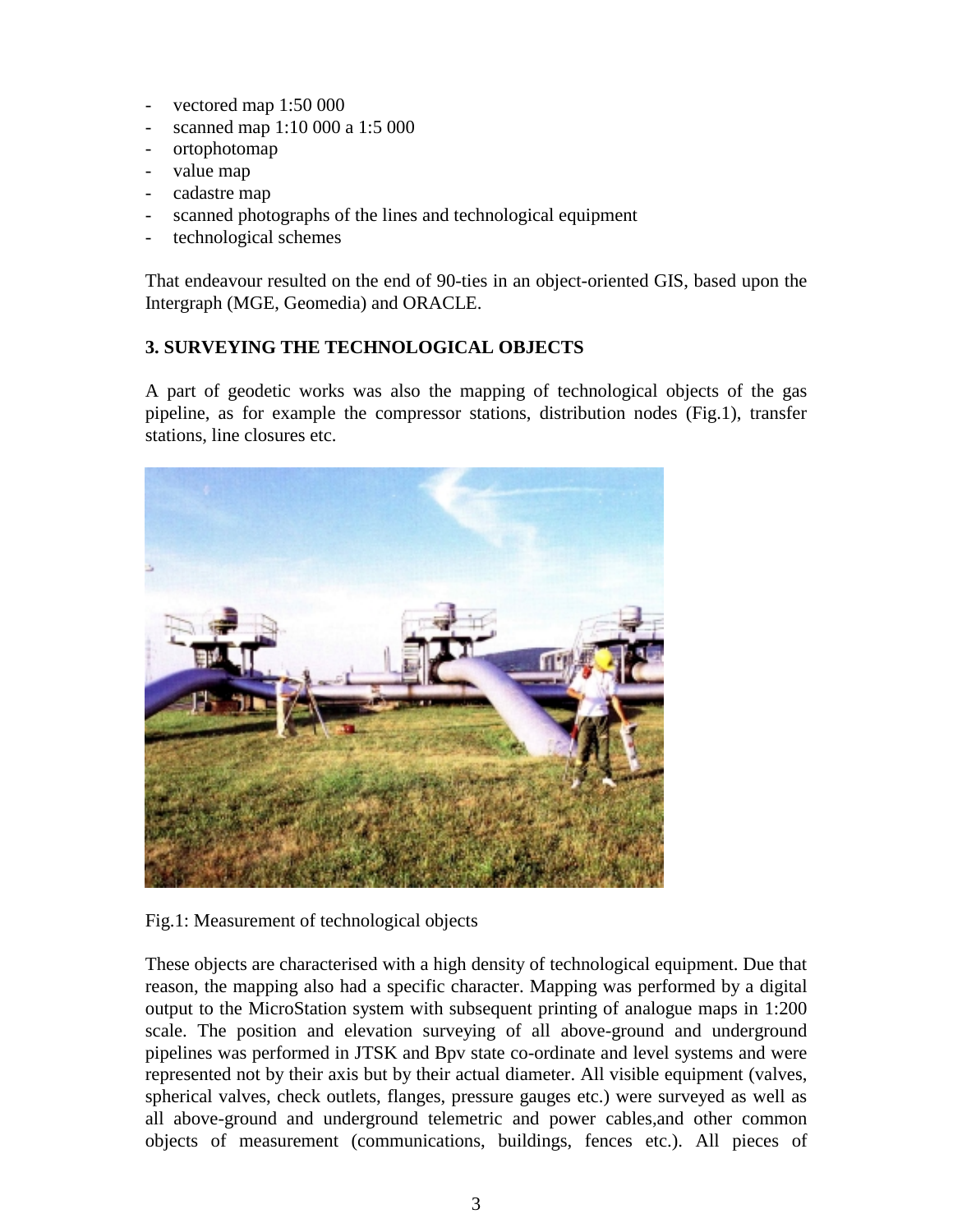equipment were supplemented by the description (number and type of equipment, kind and type of cable etc.). Also the object surroundings were measured up to the closest public approach route. The resultant digital geodetic data (maps) were included into GIS as well.

## **4. GEODETIC WORKS AT THE ANTICORROSION INSPECTION OF PIPELINES**

Since all material is aged and deteriorated with the age and external effects, the internal inspection of pipelines by use of the so-called intelligent pig is an important part of the maintenance and reconstruction works. The pig is an electronic device of cylindrical shape, loaded into the pipeline though an entry chamber in the compressor station or the object of distribution node and is carried by the gas pressure in the pipeline over the distance of several tens kilometres up to the nearest object with an exit chamber. This equipment continually registers the passed distance and all inhomogeneities of the pipeline as welds, corrosion, flanges, screens, outlets, spherical valves, bends etc. These data serve for the repair or replacement of the corroded or weakened parts of the pipeline. All 4 lines of the transit systems with pipeline diameter from 900 to 1400 mm in overall length 2260 km were inspected in that way. The passed distance is then checked from outside by the so-called markers located on the surface above the pipeline axis, what are in principle the timed devices which are magnetically switched off after the pig passage under the pipeline. The pig at the same time registers the marker stationing. The distance passed in the pipeline is then corrected by the registered time of pig passage, known spatial distance between the markers and the known velocity of pig movement. Each registered inhomogeneity in the pipeline can be thus exactly positioned (as the distance from the initial point of inspection stage).

### **4.1 Setting-out the pipeline defects**

The main problem is that the accuracy of distance measured by the pig is much lower that the possibilities of geodetic methods. The pig does not move at a constant speed, since its velocity is besides the gas pressure affected also by a rapid up- or down-slope of the pipeline or by a local friction change in the pipeline etc. Thus, at the passed distance of 10 km the error of pig can make several tens metres but at the distance about 40 km this error may attain hundreds metres. Finding the defect location on the pipeline surface would thus be very inaccurate and would cause additional time and repair cost losses. Therefore the markers were located on each  $1.5 - 2$  km above the pipeline, surveyed geodetically and the exact space distance between the markers along the pipeline was calculated and in this way, the error in defect location on the pipeline was minimised. In spite of reduced distance, the difference between the exact length of geodetically determined curve and the length of curve determined by the pig was from several cm to several metres. This problem of pig inaccuracy would be eliminated, if all welds on the pipeline would be geodetically surveyed always prior to its burial during its construction in the past (the welds could serve as the natural markers with exactly known co-ordinates).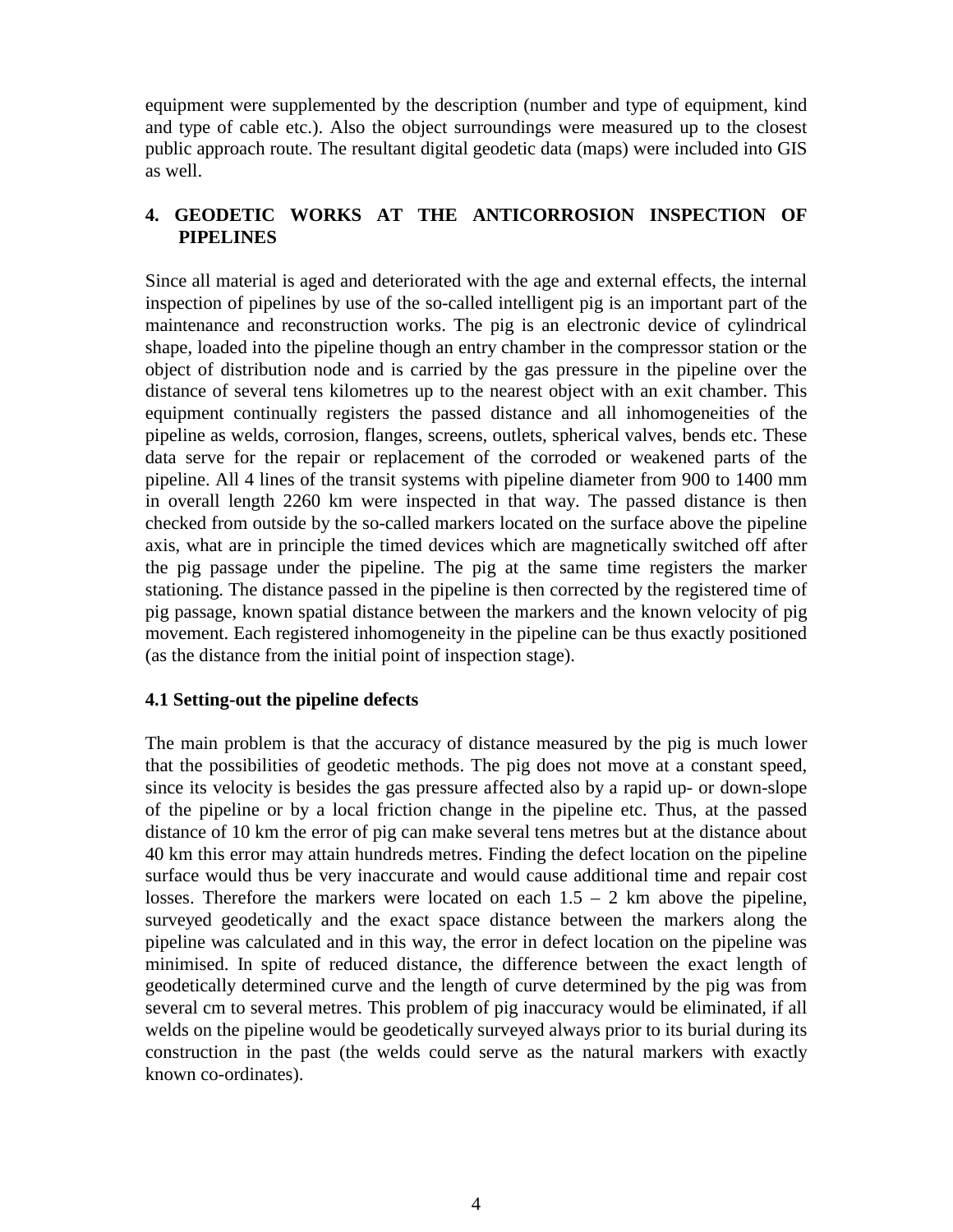## **4.2 Surveying the pipeline defects**

After the setting-out, uncovering the pipeline and repair of the found defect, the repaired point on the pipeline, new welds or old visible ones that were not registered during the construction are measured for the position and elevation above sea-level. The output of such surveying is a graphical file in MicroStation system with a protocol and the list of co-ordinates and elevations of the elements surveyed on the pipeline. The pipeline administrator then includes the new and corrected data into the GIS. In this way, also the old data on the pipeline position and elevation that were in the past measured by surface location with the aid of electromagnetic locators (with pipeline depth also detected with the aid of those locators) have been corrected.

## **5. TECHNICAL AND SAFETY MEASUREMENTS ON A TRANSIT SYSTEM**

The transit gas pipeline system represents a certain potential risk for its surrounding owing to very high gas pressures and therefore some of its elements must be subjected to a regular safety monitoring. This, besides the other aspects, involves a special geodetic measurement of spatial stability of some technological equipment situated on the surface. A significant static damage of the equipment may result in the breakdown with catastrophic consequences on ecological safety of the surroundings and may also cause considerable losses due to interruption of gas transfer. Such equipment is for example the air passages of large-diameter pipelines over the waterways (Fig.2) and compressor stations.



Fig.2: Air passage of pipeline over the river

## **5.1 Measurement of displacement on the passages over the waterways**

At construction of older lines of the transit gas pipeline, the passages of pipelines over greater waterways were solved via air passages with a supporting bridge structure (Fig.2) or sometimes – at smaller width - also without any support structure. The up and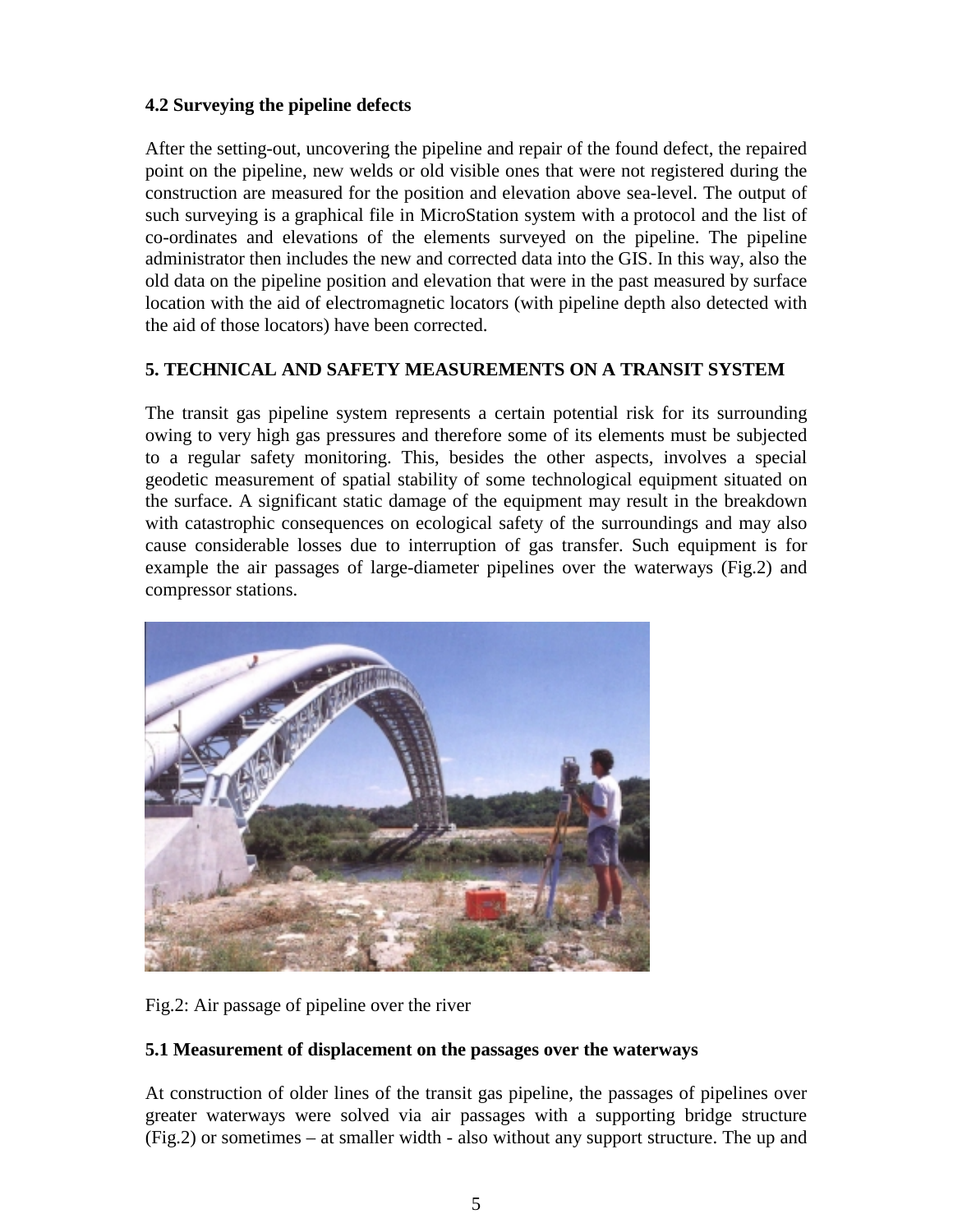down displacement of pipeline, as the result of thermal expansivity does not represent such a danger as the transverse or longitudinal displacements of the concrete, the socalled braking blocks, which may impair the strength of pipeline welds. By the specialists, the waterways in general pose a certain risk of reciprocal displacement of their banks at the seismic activities (seismic shear). The newer pipelines have been solved by the inverted siphon under the river beds.

For the purposes of monitoring the displacements of concrete braking blocks, support bridge structure and the pipeline itself, a permanently stabilised local network of 6 reference points (with 3 points on each side of the pipeline) have been built on the protective dams of the river in proximity of each air passage. These points are positionally determined with the accuracy below 1 mm (by a precise multiplied angular and lenght measurement with a depended centering using precise total stations) with subsequent adjustment. Since the displacement of these points cannot be totally excluded, the network is always assessed as a dynamic one, with stability assessment of individual network points based upon the mathematical and statistical methods. Regarding the elevation, the network is again determined at each measurement stage by a very precise levelling from the distant levelling points with the accuracy up to 0.5 mm. After stability measurement of the reference points, the permanently stabilised points on the pipeline, support bridge structure and concrete braking blocks are measured by the method of spatial intersection from the horizontal and elevation angles. In this manner 20–28 points are surveyed on each air passage from two combinations for the horizontal angles and from 3 combinations for the elevation angles. Regarding the fact that the length of sight lines ranges from  $50 - 100$  m, the mean error of determination of X, Y, Z co-ordinates does not exceed  $1 - 2$  mm. The result of measurement is the table of spatial displacements of observed points with an appropriate graphical representation of the displacements in vertical, longitudinal and transverse directions related to the pipeline.

### **5.2 Measurement of settlement of turbocompressors**

The compressor stations of transit gas pipeline assure the necessary gas pressure in a transit system for the purposes of gas transfer in the 4-5 lines for long distances. Four compressor stations on Slovak territory are spaced by about 100 km from each other. They represent an extensive and complex technological system with automated processes. 21 to 23 turbo machines (gas turbines with single stage compressors) with the installed power of 6 MW for each turbine were employed. The stability of foundations of the individual technological components, which are mutually interconnected by a network of large-diameter pipelines under very high pressure (up to 7 MPa) is extremely essential from the viewpoint of safety and service continuance. It is important that the individual foundations should not decline or settle unequally, what might impair the turbine running or the strength of welds in the pipeline.

For the mentioned reasons, the elevation settlement of the foundations of turbocompressors, outlet spherical valves and the concrete foundations of pipeline supports is regularly monitored geodetically twice in a year. Up to 300 check point marks in five halls are stabilised in one compressor station (1 hall for 1 line with about 60 check point – Fig.3). These points are measured by a system of levelling traverses by the method of precise levelling with the mean error below 0.25 mm. To assure this accuracy at very unfavourable conditions for measurement (great thermal difference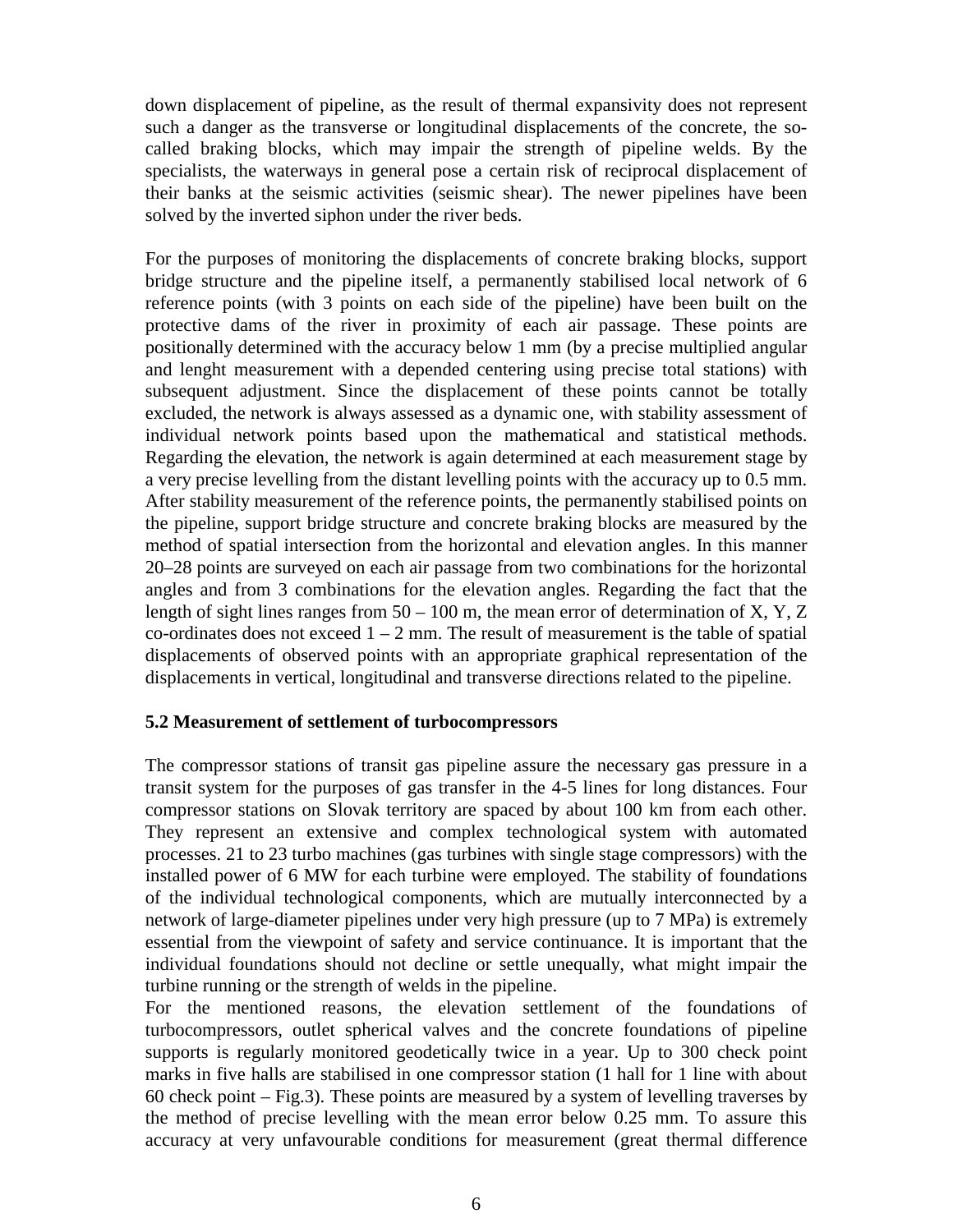inside and outside the halls, high noise level - attaining 100 dB, vibrations), the system of levelling traverses is adjusted at each measurement stage by the least squares method – conditional adjustment. For a long period of measurements, the irregularity of settlement between the technologically related foundations did not exceed the value in order of 3 mm.



Fig.3: Schema of levelling traverses in Hall 1 on Compressor station IV



Fig.4: Graph of settlement of spherical valves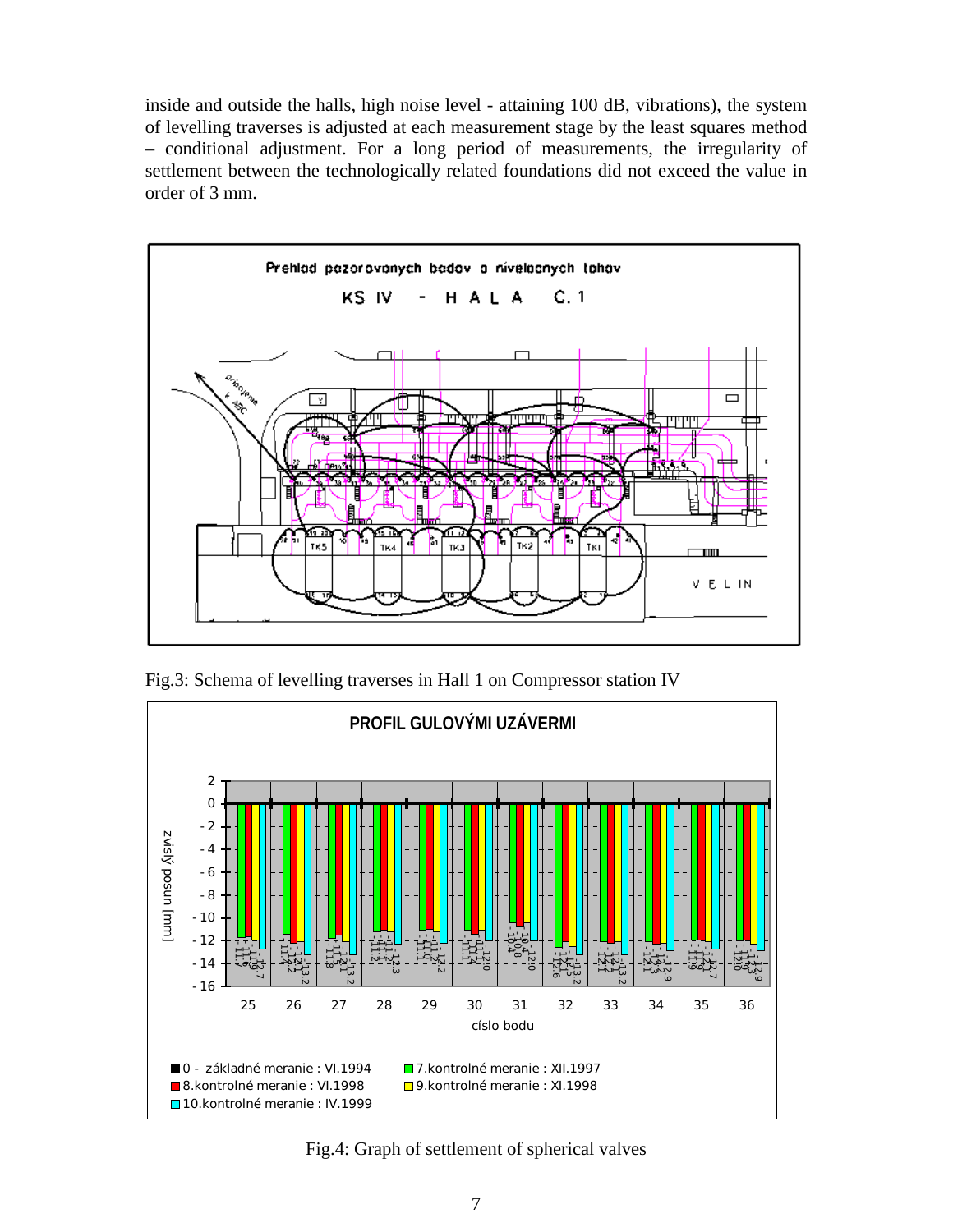### **6. GEODETIC WORKS FOR THE LOCAL DISTRIBUTION NETWORKS**

Majority of geodetic works is being performed for the local distribution networks in the villages and town, i. e. from the regulation stations of natural gas on the village borders thorough the main distribution systems in the village up to the individual connections to the houses (users) terminated with the main house closing valves. Approximately since 1990 the geodetic surveying of the local networks was processed first on the Autocad CAD system, later jointly on the MicroStation system, based upon the SGI guidelines. "Creation and processing of the geodetic and digital map documentation of local networks". These guidelines assure a unified geodetic surveying and processing of the local gas pipeline networks on the territory of whole Slovak republic. The guidelines specify a unified way of digital processing of map contents with an exact structure and content of individual reference files of the MicroStation system. That enables the administrators to facilitate an easier data transfer to GIS SGI. The mapping is done in a unique 1:500 scale in the JTSK state positional system and in the Bpv state elevation system.

The local networks are mostly surveyed during the construction of new networks, but also the existing old networks, which were not mapped digitally in the past are added gradually.

The geodetic works for the new-built local networks can be divided into two main time stages:

In the 1.stage, the planimetric component of a map and altimetry of the surroundings of the future gas pipeline are surveyed (unless there exists a previously surveyed suitable digital document) – the so-called street bands, namely the street in its whole width up to the front line of the buildings or in an approximate band width of 30 m.

All common objects are also surveyed (houses, fences, communications, trees, lamp posts, bridges, ditches, slopes, external signs of all underground engineering networks, routes of all conducts above the ground etc.). The digital planimetric component of a map and altimetry surveyed in such a way are then provided to designers to design (to project) the local gas pipeline network.

In the 2. stage, after start of construction the surveyor surveys all new-built gas pipelines (steel or plastic ones) in an open trench. Surveyed are also all points of deviation of the line (horizontal and vertical deviations) on the gas pipelines, at straight sections in max distance up to 40 m, points of change in diameter and material of the pipeline, points of branch attachment, main closing valves of house connections, other devices of gas pipelines as the drain valves, air release valves, by-passes with their accessories, all foreign engineering networks crossing the pipeline route in the trench, interconnecting objects, stations of cathodic protection with their devices, orientation poles etc.- (Fig. 7). In the recent years also topology of measured elements (line, point, area) has been maintained with their links, to facilitate the loading of measured data into an objectoriented GIS.

The geodetic works performed for the old existing local networks are actually the same as those done for the new-built networks with the only difference that the measurement of street bands is joined to one time stage together with surveying the pipelines which are, however, set out by the electromagnetic locators either by the employees of gas enterprise or directly by the surveyors, as long as they master that operation and have the appropriate equipment.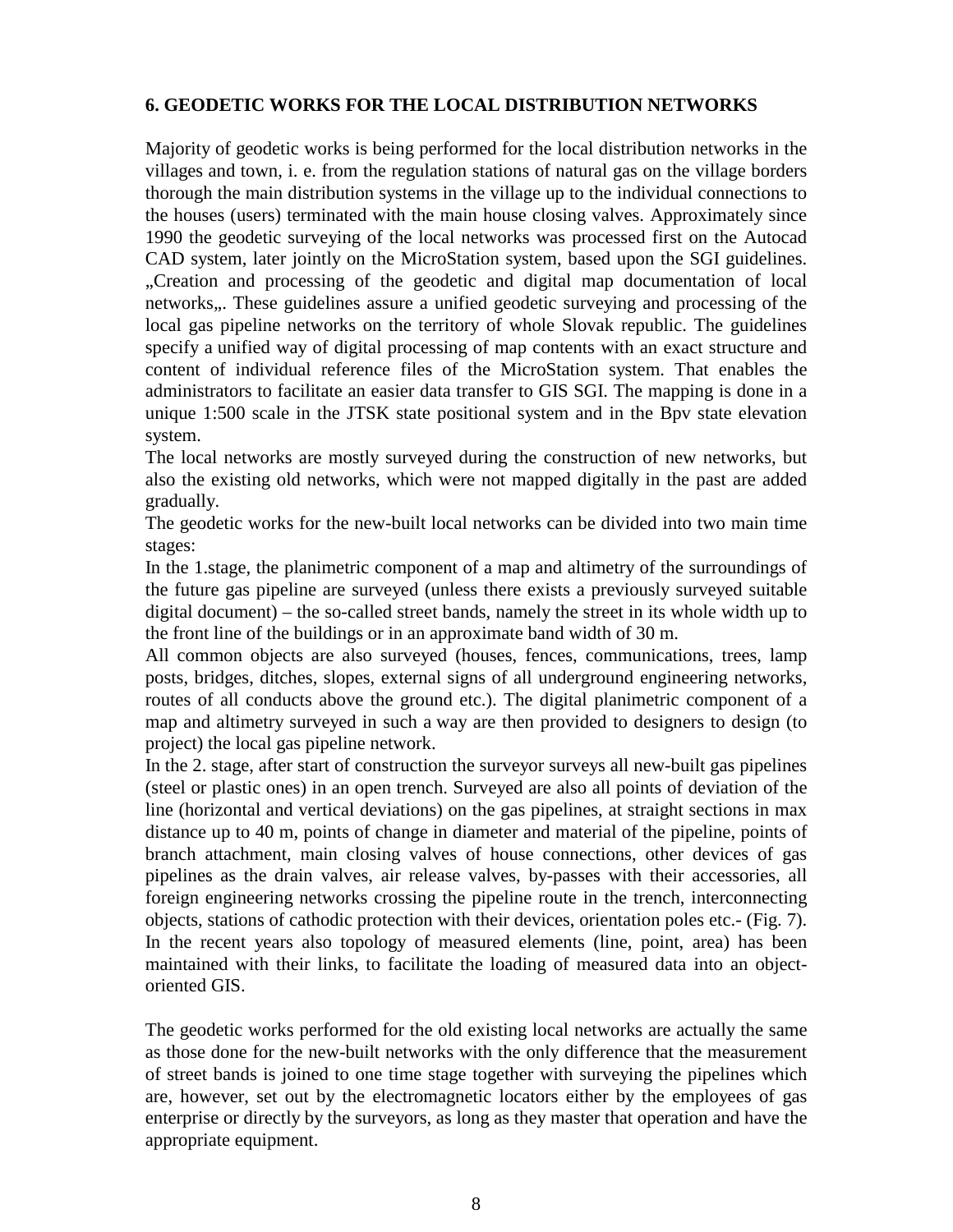Typical feature of digital maps for the local gas pipelines is, that all deviation points of underground gas distribution are in the final stage computer dimensioned from the nearest visible measurement subjects (houses, fences, poles, shafts etc.). These dimensions serve for the maintenance specialists of the gas pipeline to locate easier the gas pipeline networks in the terrain, since for the site purposes these specialists are using the analogue (paper) prints of digital maps.

A part of geodetic works for the distribution gas pipeline networks is naturally also the surveying of long-distance, high-pressure pipelines of different levels, from tapping on the transit system or on underground storage tanks to the connection gas pipelines between the villages, surveying the regulation stations, other gas objects etc.

## **7. CONCLUSIONS**

The Slovak Gas Industry belongs to the greatest contractors of geodetic works in Slovakia, together with the telecommunications, owing to great boom in gas introduction for the past  $10 - 15$  years. A great number of smaller and bigger private geodetic companies have participated in all those works. At present, such works are on decline with respect to gradual completion of gas introduction process on a large part of the territory of Slovakia.

It may be finally concluded, that these works done for the SGI have brought about a considerable merit, owing to a rapid technological modernisation and development of the Slovak geodetic companies, which are today employing the most advanced measuring, computing and image processing technology, starting with the total stations and GPS to AutoCad 2000, MicroStation under the Windows NT, Geomedia etc.

## **CONTACT**

Dipl.Ing. Jan Hardos SIGEO s.r.o. Racianska 71 832 59 Bratislava SLOVAKIA Tel & fax + 421 7 4445 8342 Email: sigeo@netax.sk

## **BIOGRAPHICAL NOTE**

### **Jan Hardos**

Education: (1970-1975) Slovak Technical University in Bratislava, Faculty of Civil Engineering, specialisation: geodesy and cartography. He attained the certificate of authorised surveyor for engineering geodesy in 1980 and for cadastre in 1992.

Professional experience: Since 1975 he performed and managed the surveying works mainly in engineering geodesy (investment construction, deformation measurement, mapping operations). In years 1985 – 1989 he acted as a Czechoslovak expert for the Ministry of Water Economy of Algeria at geodetic assurance of construction of 4 dams in North-East Algeria. Since 1993 he is the Director and joint owner of a private geodetic company SIGEO Ltd Bratislava.